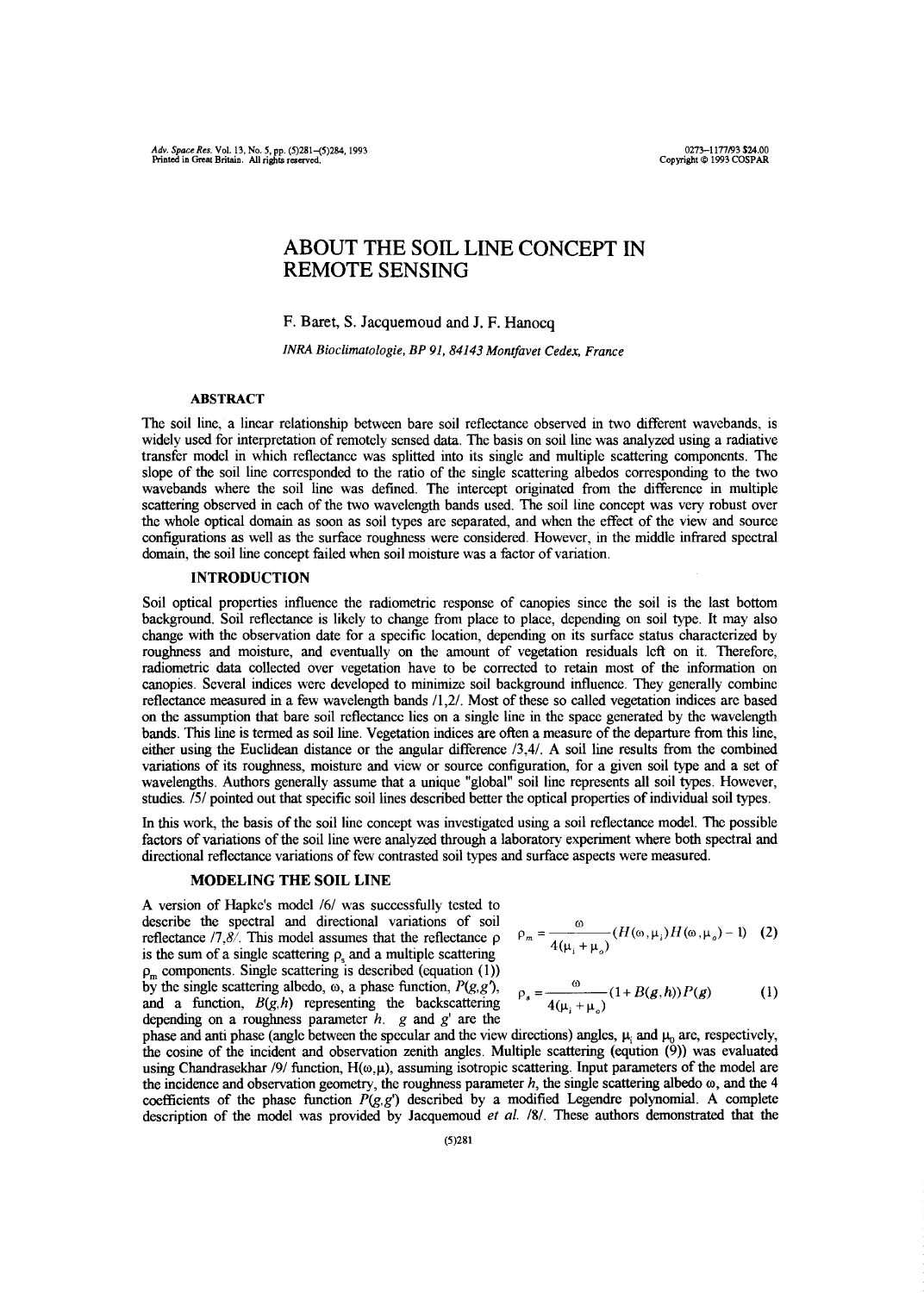

**10** *(a) / <i>/ / / <i>/ / / <i>/ / / / / / / / / / / / / / / / / / / / / / / / / / / / /* significantly on wavelength for a given soil. The only parameter that was spectrally dependent was the single **<sup>8</sup> / / /** scattering albedo *(0.* This important property was used to **1** *p / / <i>/ <i>/ / b single scattering albedos*  $\omega_1$  and  $\omega_1$  corresponding to two wavelengths. Computation of the associated reflectance  $\rho_1$  and  $\frac{g}{2}$   $\frac{g}{2}$   $\frac{g}{2}$   $\frac{g}{2}$   $\frac{g}{2}$ single scattering albedos  $\omega_1$  and  $\omega_1$  corresponding to two wavelengths. Computation of the associated reflectance  $\rho_1$  and  $\frac{1}{2}$   $\frac{1}{2}$  /  $\frac{1}{2}$  **P2** using equations (1) and (2) lead to:

 $\rho$ ,

$$
_{2}=\alpha (\rho _{1}+\beta )\tag{3}
$$

with 
$$
\alpha = \frac{\omega_2}{\omega_1}
$$
 and

$$
\beta = \frac{\omega_1}{4(\mu_i + \mu_o)} \Big( H(\omega_2, \mu_i) H(\omega_2, \mu_o) - H(\omega_1, \mu_i) H(\omega_1, \mu_o) \Big)
$$
\n(4)

**/**  $\left| \begin{array}{c} \end{array} \right|$  / Equations (3) and (4) provide the fundamentals of the soil line. *P / <i>/ / <i>/ / <i>(P(g,g'))* **appear in the expression of the soil line parameters a and <b>***b <i>(Fauntion (A) Therefore a soil line will be observed* **/** and b (Equation (4)). Therefore, a soil line will be observed<br>hetween any 2 wavelength bands when a factor modifies h or  $\begin{array}{c|c|c|c|c|c|c|c|c} \hline \text{a}^{\text{B}} & \text{and} & \text{b} & \text{(Equation (4))}. \text{ Therefore, a soil line will be observed} \\ \hline \text{b} & \text{between any 2 wavelength bands when a factor modifies } h \text{ or } P(g, g') & \text{for a given soil under a fixed measurement} \end{array}$  $\begin{bmatrix} p(g,g') & \text{for a given soil under a fixed measurement} \\ \text{configuration. The intercept,  $\beta$ , varied only slightly as a$  $\frac{1}{29}$ <br> *A M M M maximum variation* due to the configuration was observed for maximum variation due to the configuration was observed for <sup>3</sup><br> *box of the configuration was observed for*<br> *l l (Figure 1a)* but did not exceed 0.05 Consequently soil lines <sup>2</sup> **(a) (Figure 1a)**, but did not exceed 0.05. Consequently, soil lines were also to be observed when the view or source orientations

Effects induced by variations of the single scattering albedo **Fig.** 1. Isocontour lines of the difference Effects induced by variations of the single scattering albedo-<br>between the maximum and minimum are more complex. If a factor is likely to affect proportionally between the maximum and minimum the minimum are more content of a factor is a factor is a factor is a factor is likely to a factor is likely to a factor  $\left(\frac{1}{2}\right)$ . For a factor  $\left(\frac{1}{2}\right)$ ,  $\Gamma$ values (a) and the average values (b) of the the slope  $\alpha$  remains as a quasi constant (Equation (4)). For soil line intercept  $\beta$  observed for given  $\omega_2$ son line intercept **p** observed for given  $\omega_2$  fixed a values, figure 1b indicates that the intercept  $\beta$  was not and  $\alpha$  when the configuration varies ( $\mu_i$ ). Fixed a values, figure 1b indicates that the intercept and a when the computation varies ( $\mu_1$  very sensitive to changes of  $\omega_2$  values, except for high values and  $\mu_0$  vary from 0 to 1).  $\beta$  is computed  $\epsilon_1$  is  $\alpha$  was not the multiple sense the multiple sense in t and  $\mu_0$  vary from 0 to 1). **p** is computed of  $\omega_2(\omega_2>0.7)$ . Here, the soil line concept thus remained valid using equation (4). for moderately high single scattering albedo values

for moderately high single scattering albedo values While in the theoretical study the fundamental of the son line were clearly demonstrated from the variation of the model parameters, factors such as roughness, moisture or soil type were only implicitly related to the model parameters. The factors of variations of model parameters were subsequently identified using a model parameters. The factors of variations of model parameters were subsequently identified using a<br>laboratory experiment that will also provide direct evidence of the robustness of the soil line concent laboratory experimentthat will also provide direct evidence ofthe robustness ofthe soil line concept.

## **EXPERIMENTAL EVIDENCE OF SOIL LINES.**

The Experiment<br>To fully control the experimental conditions, the study was conducted indoor. A Barringer Hand Held Ratioing Radiometer (HHRR) was mounted at the end of a 1.5m pole rotating in a vertical plane, allowing the view zenith angle to vary. Five broad band filters permit to measure reflectance in the visible (538 and 631 nm), near infrared (851nm) and middle infrared (1768 and 2209nm). Soil samples were arranged in 051 mm), near miriared *(65 mm)* and middle infrared (1708 and 2209mm). Soil samples were arranged in<br>0.25m<sup>2</sup> square boxes, placed borizontally at the same level as the pole axis. The rectangular field of view provided a sufficient spatial sampling in the direction perpendicular to the view axis  $(15.6^{\circ})$ , while the provided a sufficient spatial sampling in the direction perpendicular to the view axis *(15.6°),*while the narrow aperture (2.6°) along the rotation view axis permitted a fine description of the bi-directional reflectance features. The samples were illuminated alternatively by five 2000W halogen lamps with quasi collimated light beams. One at nadir, 2 in the principal plane at  $34^{\circ}$  and  $60^{\circ}$  zenith angles and 2 in the perpendicular plane at the same zenith angles. For each soil sample, 42 view and source configurations were acquired in about <sup>20</sup> minutes. The signal output from the radiometer was converted into absolute bidirectional reflectance using a halon reference panel. A standard deviation close to 0.01 indicated a good measurement accuracy. To get large variations of soil optical properties, 26 contrasting soil types and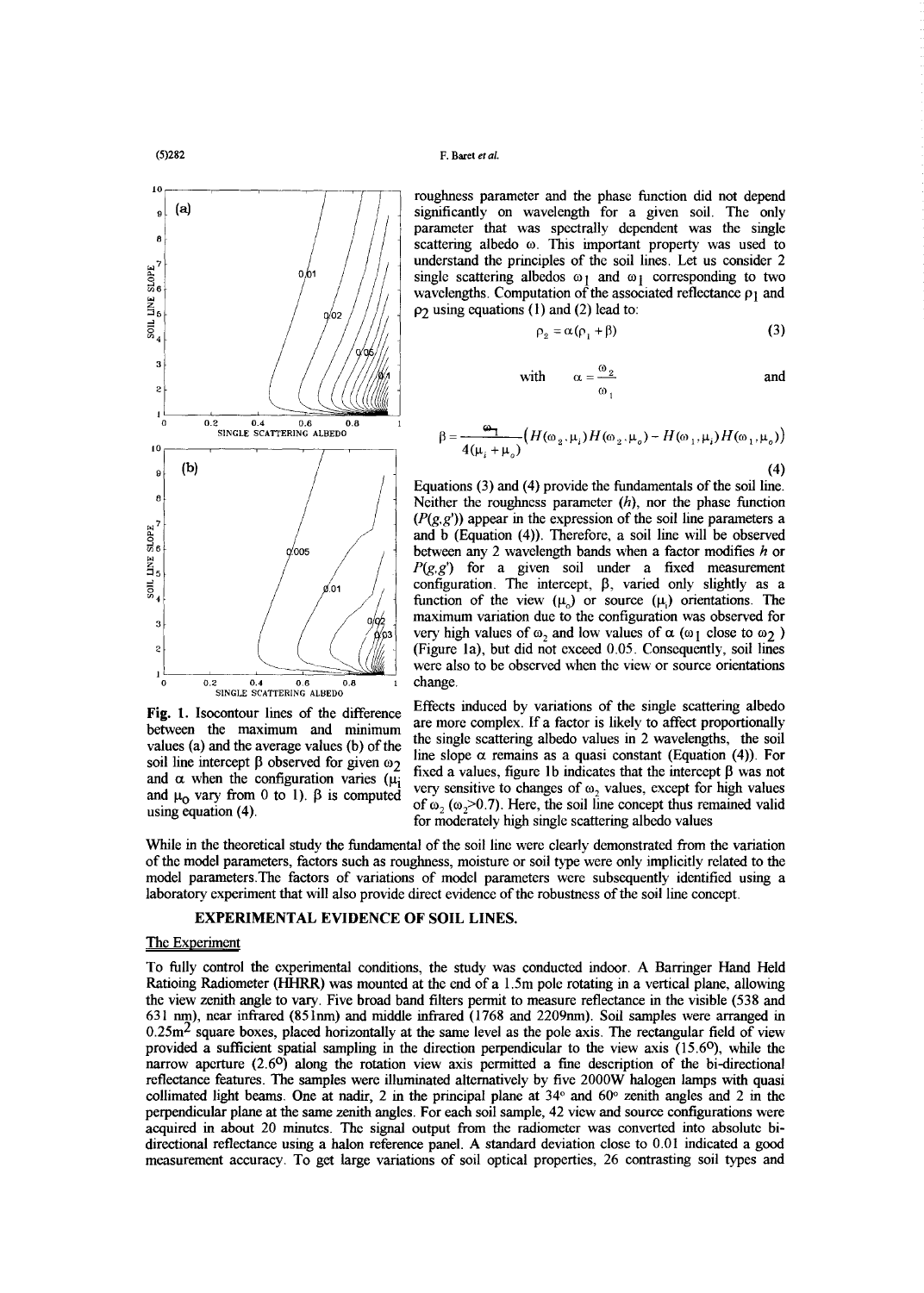surface conditions were sampled. They ranged from fine silica sand, peat and clayey soils, to pozzolona and pebbles.

### Effects of Various Factors on the Soil Line

Model parameters were fitted for each of the 26 soils, assuming that the single scattering albedo was the only parameter spectrally dependent (Jacquemoud *et* a!. /81). Non linear fitting techniques minimizing the Root Mean Square Error (RMSE) were used. The small RMSE (RMSE= $0.015$ ,  $R<sup>2</sup>=0.995$ ), computed over the whole data set (26 soils  $\times$  42 configurations  $\times$  5 wavelength bands=5460 data) indicates a very good match.

Soil line parameters were evaluated for each of the 26 samples and the 20 possible combinations of the 5 wavebands with measurement configuration as unique factor of variation of reflectance. RMSE were computed (Table 1) for all channels (538, 631, 851, 1768 and 2209nm), for visible and near infrared only  $(538, 631 \text{ and } 851 \text{nm})$ , or for the middle infrared only  $(1768 \text{ and } 2209 \text{nm}))$ . Each time, distinction was made between cases with low to moderate values of single scattering albedo ( $\alpha$ <0.7) and all cases ( $\alpha$ <1.0).

When soil lines are evaluated for each soil type, roughness and moisture levels, the associated RMSE were very small, with an overall value of 0.013 (see Table 1, combination #1). This confirmed the former theoretical findings. Further, the estimated slopes were in good agreement with the computed ratio of the single scattering albedos, as stated by equation 4.

A variation of surface roughness for a given soil type at a fixed moisture level affected both the roughness parameter and the phase function. Single scattering albedo increased generally when the soil gets smoother because the aggregates were partly destroyed and the microscopic aspect of the surface changed. Single scattering albedo values observed in any two wavelengths did not exhibit clear linear behavior when soil roughness changes. Nevertheless, no significant scattering appears around soil lines when the various roughness levels were pooled together for given soil type and moisture level (Combination #2 as compared to combination #1 in Table 1). Further, this property seemed not to be wavelength dependent nor to be attenuated for high single scattering albedo values  $(\omega > 0.7)$ .

Among model parameters, the single scattering albedo was the most sensitive to soil moisture (9) changes. In spectral domains where water did not significantly absorb light, single scattering albedo of wet soil  $\omega(\theta)$ was almost linearly related to that of the dry soil,  $\omega(\theta_0)$ . In visible and near infrared characterized by very small water absorption features, single scattering albedos varied in between the 1:1 line corresponding to dry soils, and the Angstrom's /10/ curve

approximating saturated soils (Figure 3). Because of

the proximity ofthe first bisectrice and Angstrom's **1~** = **2~ / 1~ /** = **1~ 0~** *(5)* curve, for <sup>2</sup> wavelengths belonging to this spectral *(0~***(°~)**~2(~0) ~2 (8) **~2(~0)**

curve, for 2 wavelengths belonging to this spectral  $\omega_1(\theta_0)$   $\omega_2(\theta_0)$   $\omega_2(\theta)$   $\omega_2(\theta)$   $\omega_2(\theta_0)$ <br>domain and corresponding to w<sub>1</sub> and w<sub>2</sub> we approximated by equation (5). Henceforth, according to the former theoretical findings, soil lines were expected in the visible and near infrared domain when soil moisture varied. The RMSE values (Table 1, Combination #3) evaluated for each soil type when moisture levels were pooled together did not increase significantly in this spectral domain as compared to the previous situation (Combinations #1). Conversely, in the middle infrared domain where water absorbed previous situation (Combinations #1). Conversely, in the middle infrared domain where water  $\eta$  is  $\eta$  is  $\eta$  in the middle infrared domain where  $\eta$  is  $\eta$  is  $\eta$  is  $\eta$  is  $\eta$  is  $\eta$  is  $\eta$  is  $\eta$  is  $\eta$  is  $s$ trongly, equation (5) did not apply (Figure 2) and no consistent soil line was expected, especially for bright

TABLE 1: Residual errors (RMSE) values of soil lines computed for several combinations ofthe factors of variation: Soil type, moisture and roughness levels.

| Comb                                                                                                    | Factors of Var. Consid. |          |       | All Channels     |                | Vis. & NIR     |                | Mid. IR.       |       |
|---------------------------------------------------------------------------------------------------------|-------------------------|----------|-------|------------------|----------------|----------------|----------------|----------------|-------|
| in. $#$                                                                                                 | Type                    | Moist.   | Roug. | $\omega$ $<$ 1.0 | $\omega$ < 0.7 | $\omega$ < 1.0 | $\omega$ < 0.7 | $\omega$ < 1.0 | ω<0.7 |
|                                                                                                         | $\times$                | $\times$ | ×     | 0.013            | 0.009          | 0.008          | 0.007          | 0.012          | 0.009 |
|                                                                                                         | ×                       | ×        |       | 0.016            | 0.011          | 0.011          | 0.008          | 0.014          | 0.011 |
| $3*$                                                                                                    | ×                       |          | ×     | 0.037            | $0.017**$      | 0.011          | 0.010          | 0.022          | 0.019 |
| 4                                                                                                       | $\times$                |          |       | 0.041            | 0.021          | 0.013          | 0.011          | 0.024          | 0.022 |
|                                                                                                         |                         |          |       | 0.091            | 0.077          | 0.038          | 0.044          | 0.045          | 0.035 |
| Number. of Data Used                                                                                    |                         |          |       | 21840            | 12768          | 6552           | 4284           | 2184           | 1176  |
| بالمستمل ومستقطات وبالملاء ووجالاتهم<br>ومعالم والمتسابقات المواصوص والمراج<br><u>. 1. . 1. . 1 1. </u> |                         |          |       |                  |                |                |                |                |       |

'5~4ediansoil moisture levels were not included because moisture mat have changed during the experiment from one roughness level to an other.<br>\*\* This number corresponds to a  $0.017$  RMSE value of soil lines computed over the 5 channels, for  $\omega$ 

below 0.70, when a distinction is made between the soil types and the roughness levels (moisture levels are pooled together for each soil type and roughness levels). To allow direct comparisons between various combinations of the factors of variation (vertically in the table), the RMSE values are evaluated over the combinations of the factors of variation (vertically in the table), the RMSE values are evaluated over the<br>came population (presented in the last line of the table) for each set of channels and @ threshold levels same population (presented in the last line of the table) for each set of channels and  $\omega$  threshold levels.